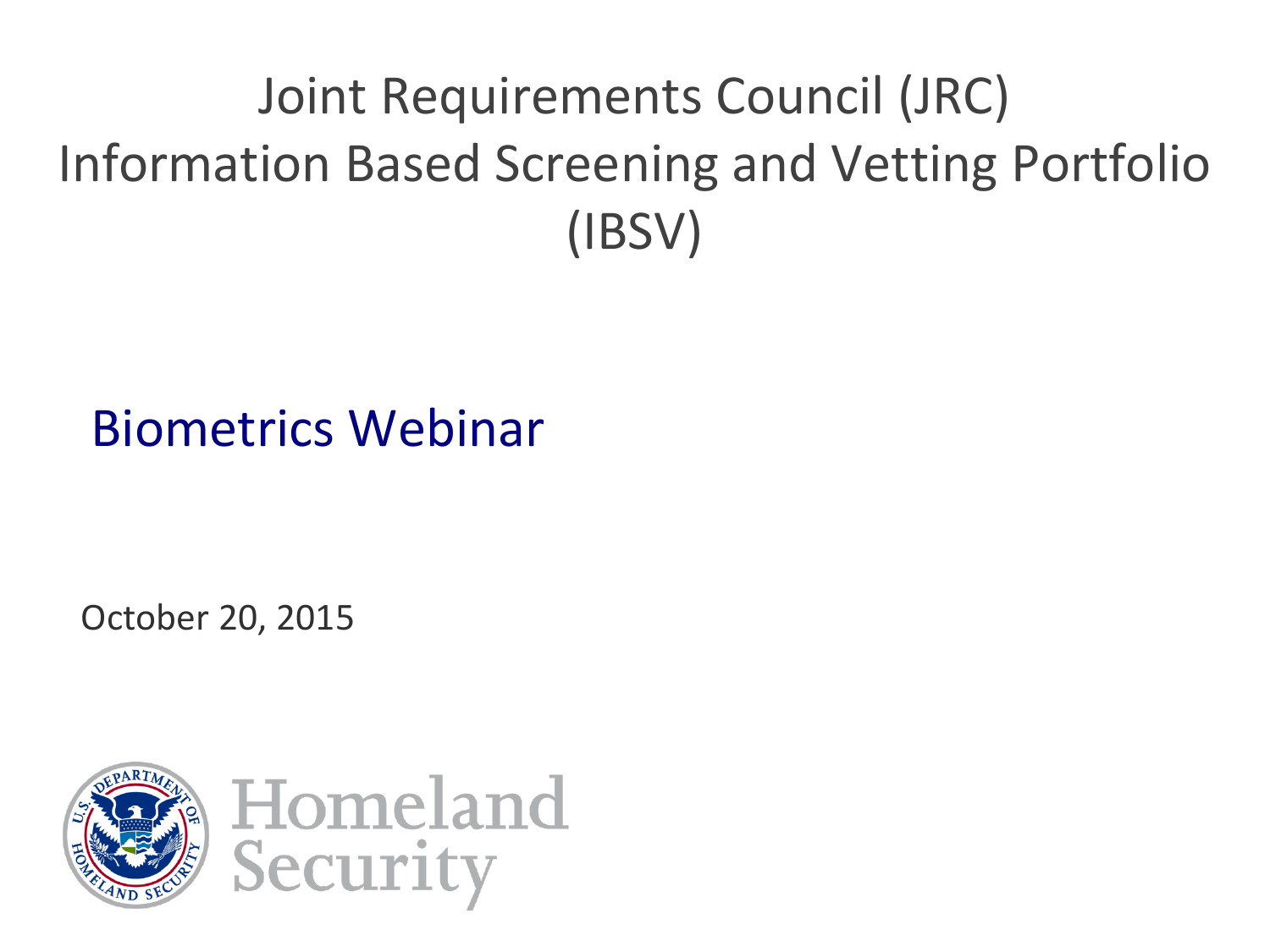# Agenda

- DHS Joint Requirements Council (JRC) Overview
- $\blacksquare$  How we got here
- **Biometrics Strategic Framework Overview**
- Where are we going
	- **Replacing the DHS Biometric System (IDENT)**
	- **DHS Component Plans/Needs**
- Next Step: 2016 Biometrics Roadmap
- **Future Webinar Topics**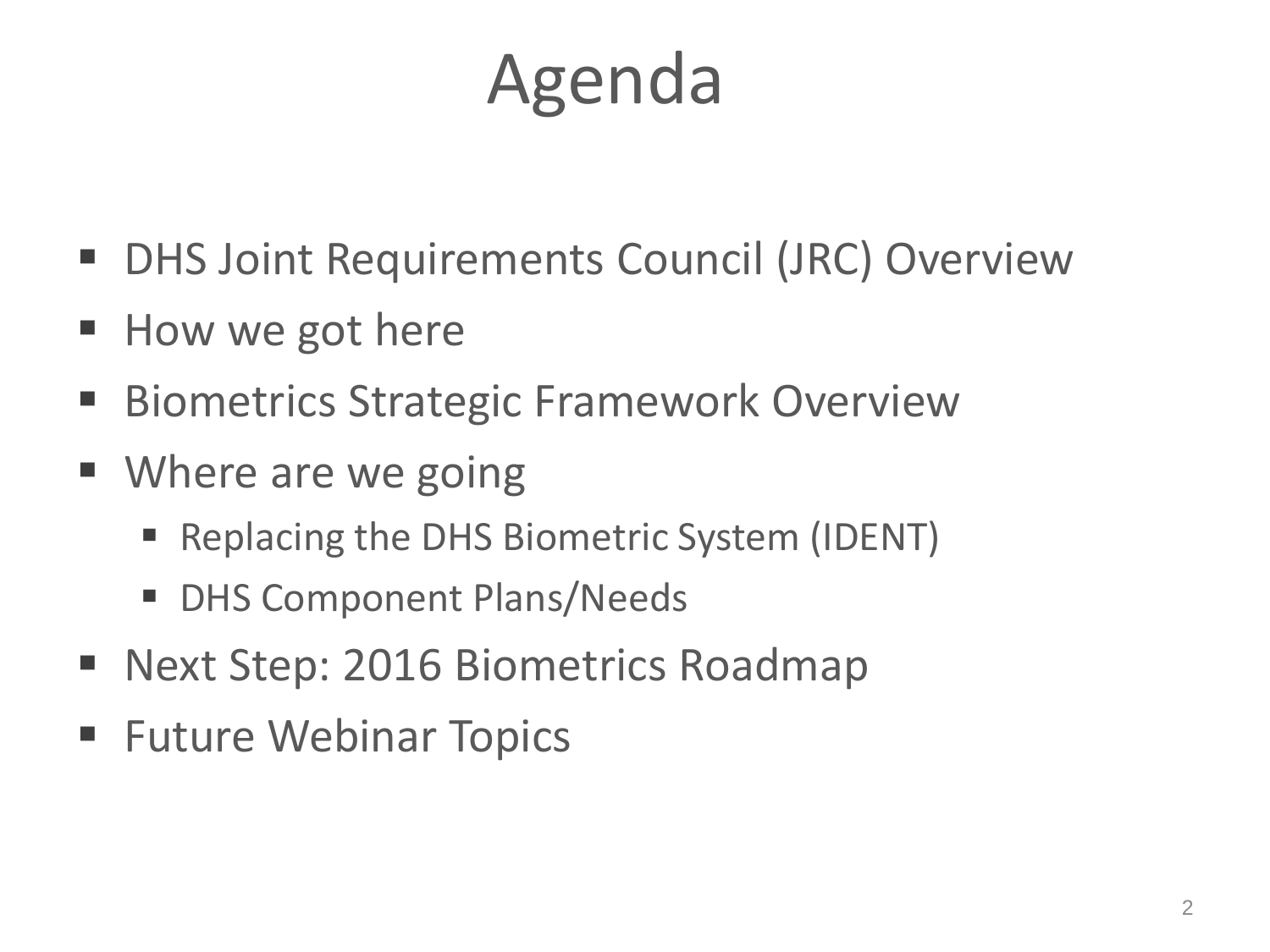## DHS Joint Requirements Council (JRC) Overview

 The JRC is a new Executive level body that provides oversight of the DHS requirements generation process, harmonizes efforts across the Department, and makes prioritized funding recommendations to the Deputies Council, chaired by the Deputy Secretary.

- **The JRC currently has 5 Chartered Functional** Portfolio Teams.
- **The Portfolio Teams (PT) serve as the JRC's**  strategic integrator for their designated functional area.
	- budget cycle by filling near term capability gaps and identifying capability overlaps for potential reinvestment **Short term** priorities aim to inform FY18
	- **Long term** initiatives seek to develop capabilities across the Department
- This webinar is sponsored by the JRC, Information-Based Screening and Vetting Portfolio Team's, Biometrics Sub-Team.

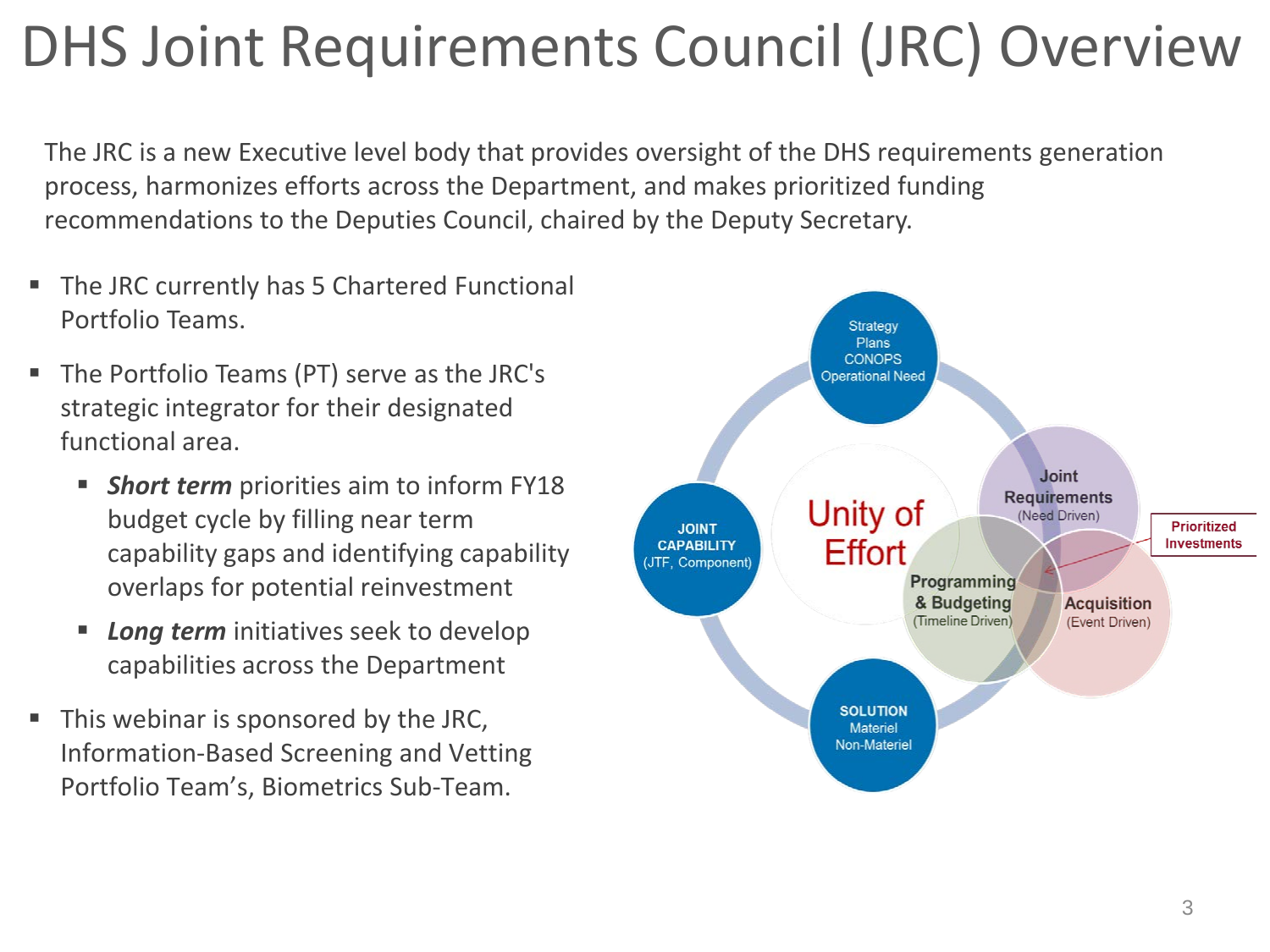## How we got here



 \*Calendar fiscal quarters based on government fiscal year \*\*Dependent on approval of FY16 budget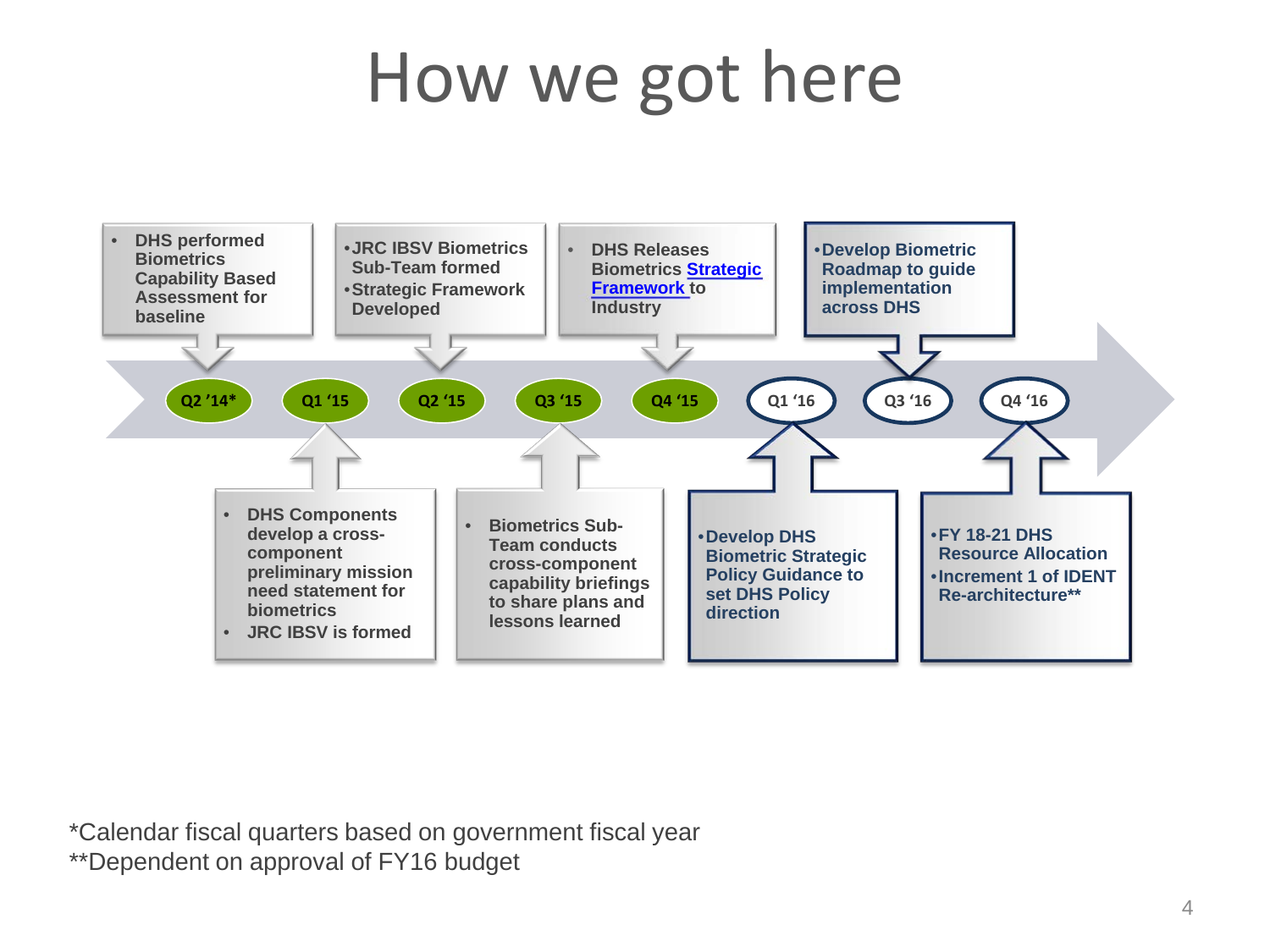## Biometrics Strategic Framework - Overview

#### Goal 1: Enhance effectiveness of subject identification

- **Diective 1.1: Refresh outdated biometric collection systems**
- **Diective 1.2: Centralize access to federal and international biometric databases**
- Objective 1.3: Improve real-time access from field locations
- **Dianary 1.4: Expand use of multi-modal biometrics to identify threats**

#### Goal 2: Transform identity operations to optimize performance

- **-** Objective 2.1: Automate resource intensive identity processes
- **Diangler 12.1** Objective 2.2: Implement person-centric biometric processing
- **Diangler 12.3: Expedite security processes using identity verification capabilities**

#### : Goal 3: Refine processes and policies to promote innovation

- Objective 3.1: Institutionalize joint requirements efforts
- Objective 3.2: Establish DHS-wide biometrics authorities
- **Diangler 3.3: Develop privacy policies and processes**
- **Diective 3.4: Enhance stakeholder communications**
- Objective 3.5: Implement standardized solutions
- **Dianary 19.5.** Objective 3.6: Establish governance and ensure appropriate oversight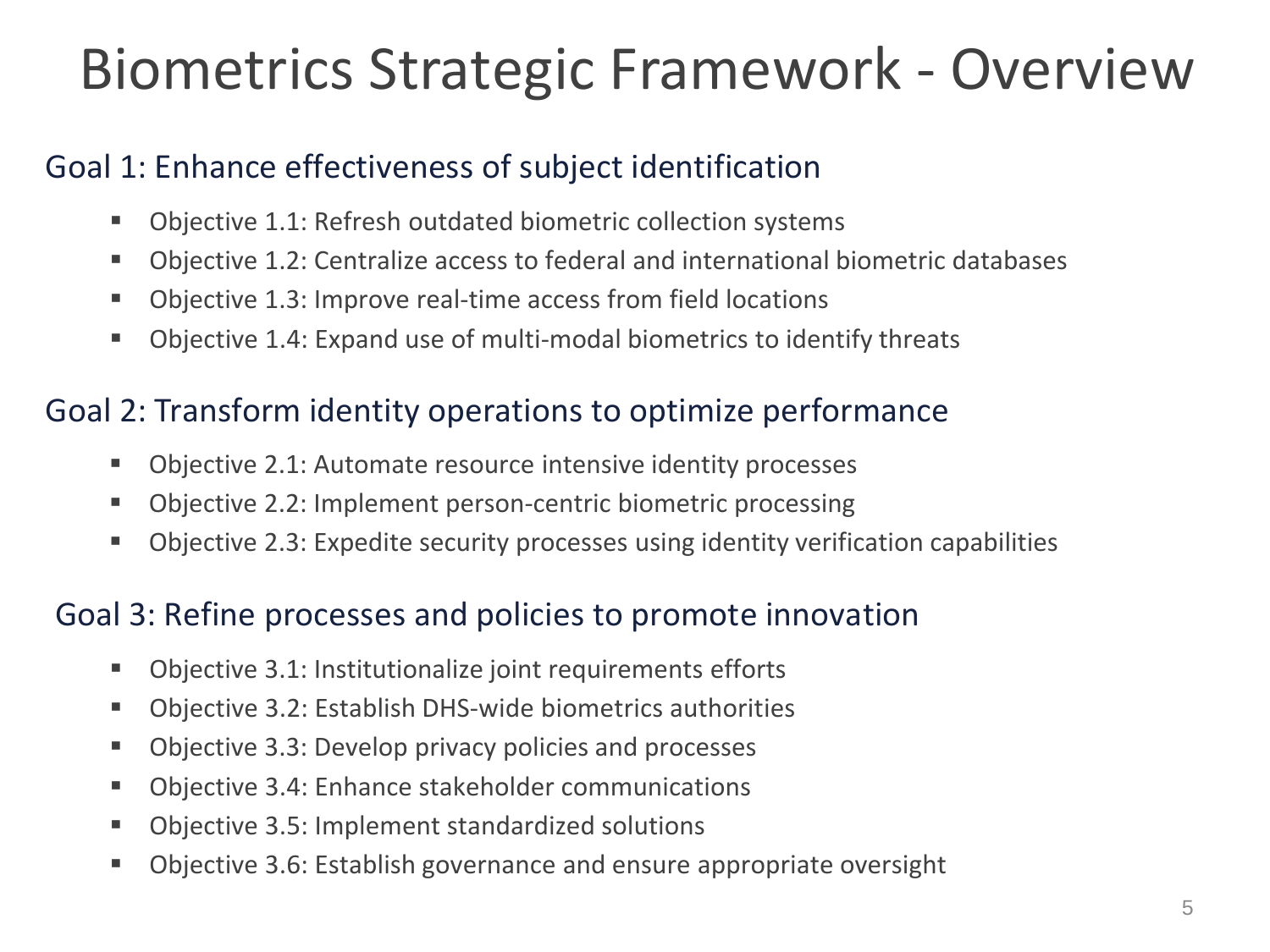## Where are we going?

All stakeholders (DHS and external) define requirements



 *operational concepts will be possible driving new opportunities for The replacement enterprise biometric system (HART) is mission critical for stakeholders to advance their biometric capabilities. As new enterprise biometric capabilities are implemented, transformed industry to innovate.*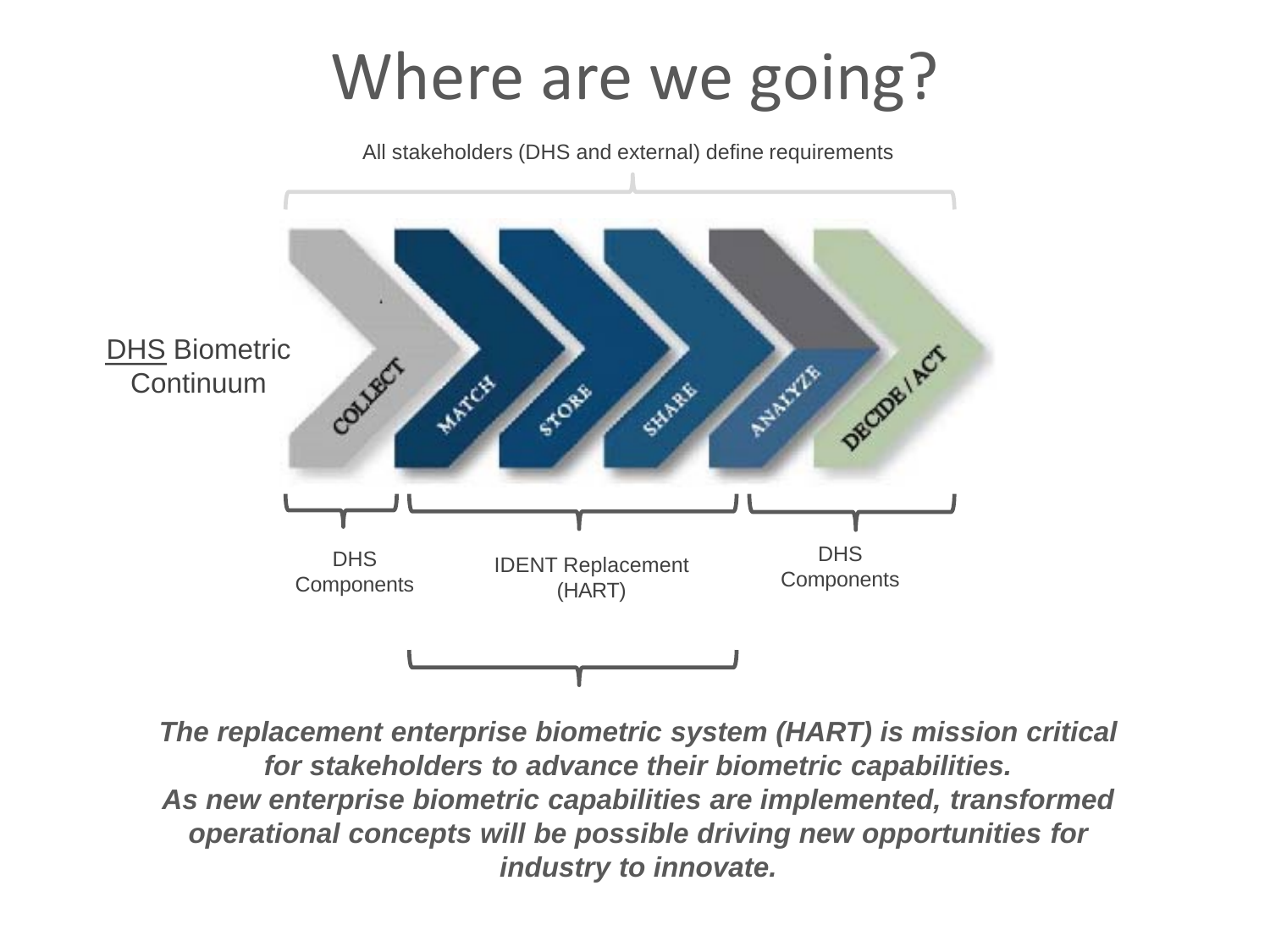### Replacing the DHS Biometric System (IDENT) Homeland Advanced Recognition Technology (HART)



#### Need:

- **DIM** is the lead provider of biometric identity services for DHS
	- Centralized "Match-Store-Share-Analyze" biometric services provide value
- **DHS** use of biometrics to enable operational missions continues to grow
- **Legacy IDENT system has served well but a more flexible, scalable** system is needed to meet DHS mission demands

#### Approach:

- Four increments
- **Increment 1 planned for FY16 initiation and will address foundational** elements

#### Current Activities:

- **Proceeding for approval within the DHS acquisition process**
- **Preparing to solicit proposals from industry**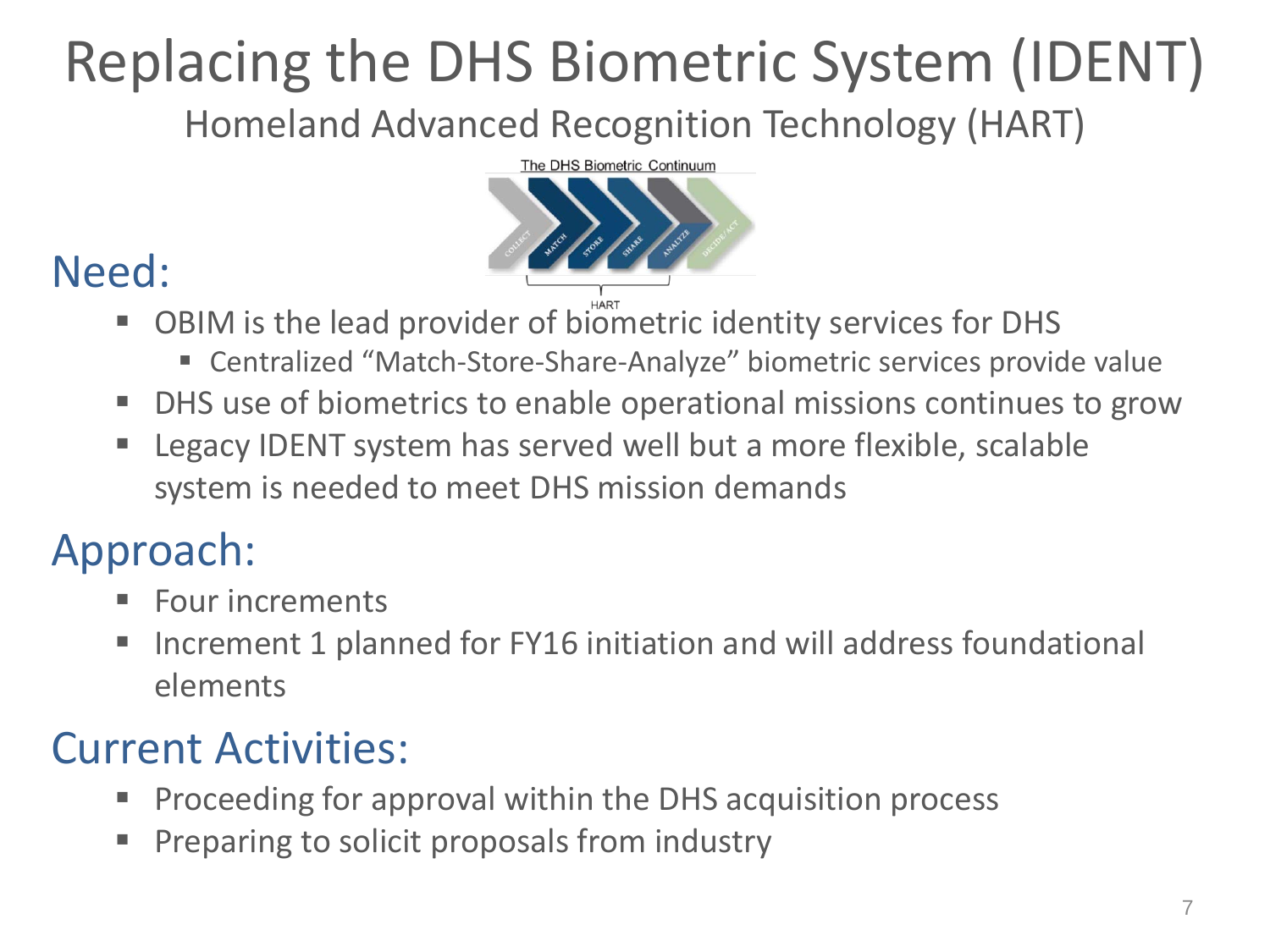## DHS Component Plans/Needs

| <b>Strategic</b><br><b>Framewor</b><br>k Goal 1          | <b>Operational Plans/Needs</b>                                                                                                                                  | C<br>B<br>P | E.<br>M <sub>1</sub><br>$\mathbf{A}$ | N<br>D | $\mathbf 0$<br>$\begin{array}{c c c c c c c} \hline C & P & C & S & S \\ \hline E & P & S & A & C \end{array}$<br>$\Omega$ | U<br>G | U<br>S<br>S | S<br>$\overline{\mathsf{S}}$ |
|----------------------------------------------------------|-----------------------------------------------------------------------------------------------------------------------------------------------------------------|-------------|--------------------------------------|--------|----------------------------------------------------------------------------------------------------------------------------|--------|-------------|------------------------------|
| Enhance<br>effectiveness<br>of subject<br>identification | Identify, verify, and record identity of subjects<br>encountered during remote border security,<br>enforcement and immigration operations                       |             |                                      |        |                                                                                                                            |        |             |                              |
|                                                          | Identify individuals during case investigations or<br>targeting activities, and those that pose a public $\sqrt{\sqrt{2}}$<br>safety threat to U.S. communities |             |                                      |        |                                                                                                                            |        |             |                              |
|                                                          | Detect fraud and imposters                                                                                                                                      |             |                                      |        | $\sqrt{\phantom{a}}\sqrt{\phantom{a}}\sqrt{\phantom{a}}\sqrt{\phantom{a}}\sqrt{\phantom{a}}\sqrt{\phantom{a}}$             |        |             |                              |
|                                                          | Expand international collection and capacity<br>building                                                                                                        |             |                                      |        |                                                                                                                            |        |             |                              |
|                                                          | Adjudicate the eligibility of individuals applying<br>for a benefit or access                                                                                   |             |                                      |        |                                                                                                                            |        |             |                              |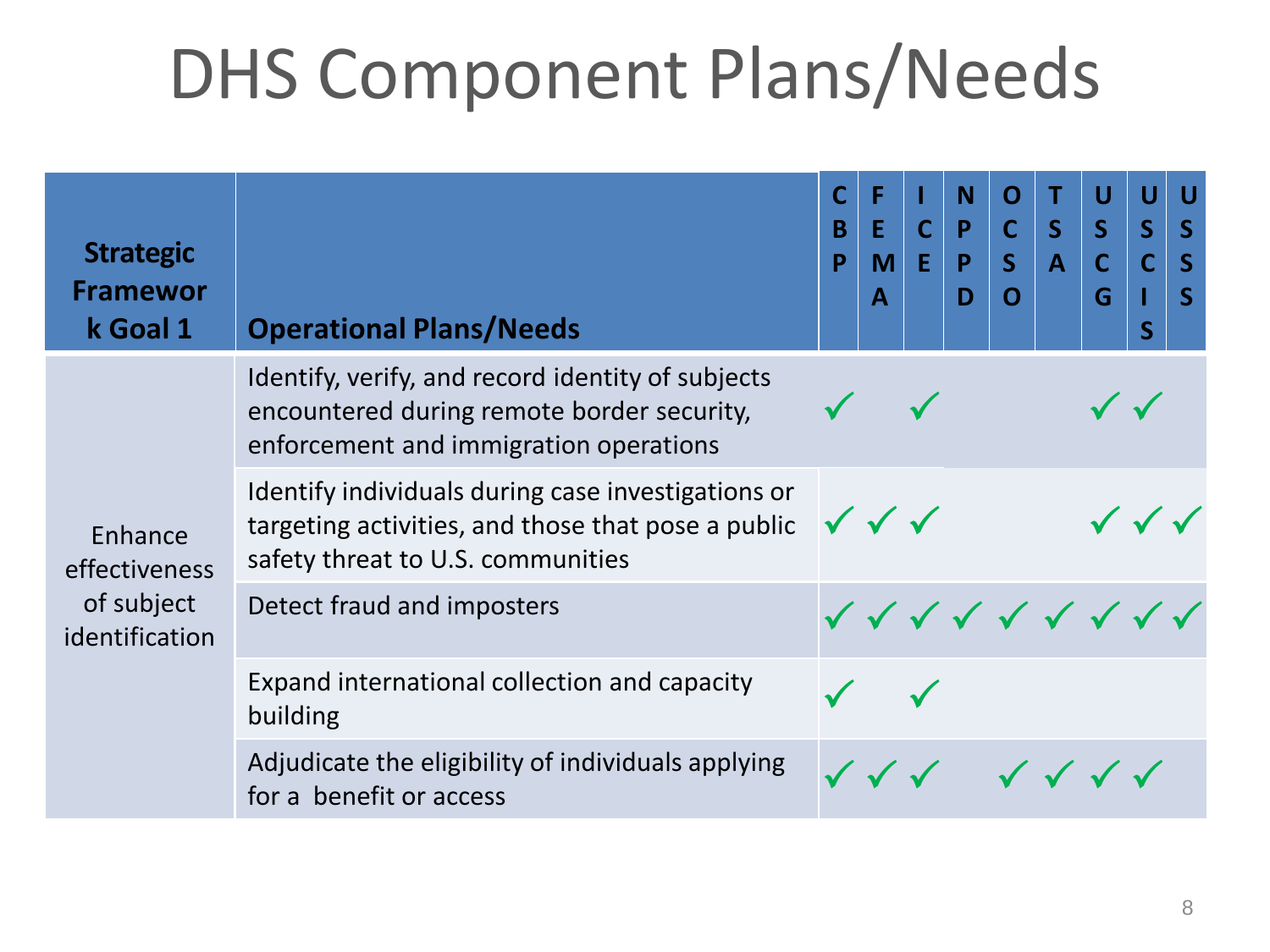## DHS Component Plans/Needs

| <b>Strategic</b><br><b>Framewor</b><br>k Goal 2                   | <b>Operational Plans/Needs</b>                                                                                                      | B<br>P | E.<br>M<br>$\mathbf{A}$ | E | <b>N</b><br>P<br>P<br>D | $\mathbf O$<br>$\overline{C}$<br>$\mathsf{S}$<br>$\mathbf O$ | $\mathsf{S}$<br>$\mathbf{A}$ | $\mathsf{U}$<br>$\mathsf{S}$<br>$\mathsf{C}$<br>G | U<br>S<br>S | $\cup$<br>S<br>S<br>S |
|-------------------------------------------------------------------|-------------------------------------------------------------------------------------------------------------------------------------|--------|-------------------------|---|-------------------------|--------------------------------------------------------------|------------------------------|---------------------------------------------------|-------------|-----------------------|
| Transform<br>identity<br>operations to<br>optimize<br>performance | Facilitate the flow of people through security<br>processes without compromising security                                           |        |                         |   |                         |                                                              |                              |                                                   |             |                       |
|                                                                   | Identify individuals held and transported<br>through booking and detention processing                                               |        |                         |   |                         |                                                              |                              |                                                   |             |                       |
|                                                                   | Enhance the integrity of the immigration system<br>through verification of identity on entry, exit and<br>in immigration processing |        |                         |   |                         |                                                              |                              |                                                   |             |                       |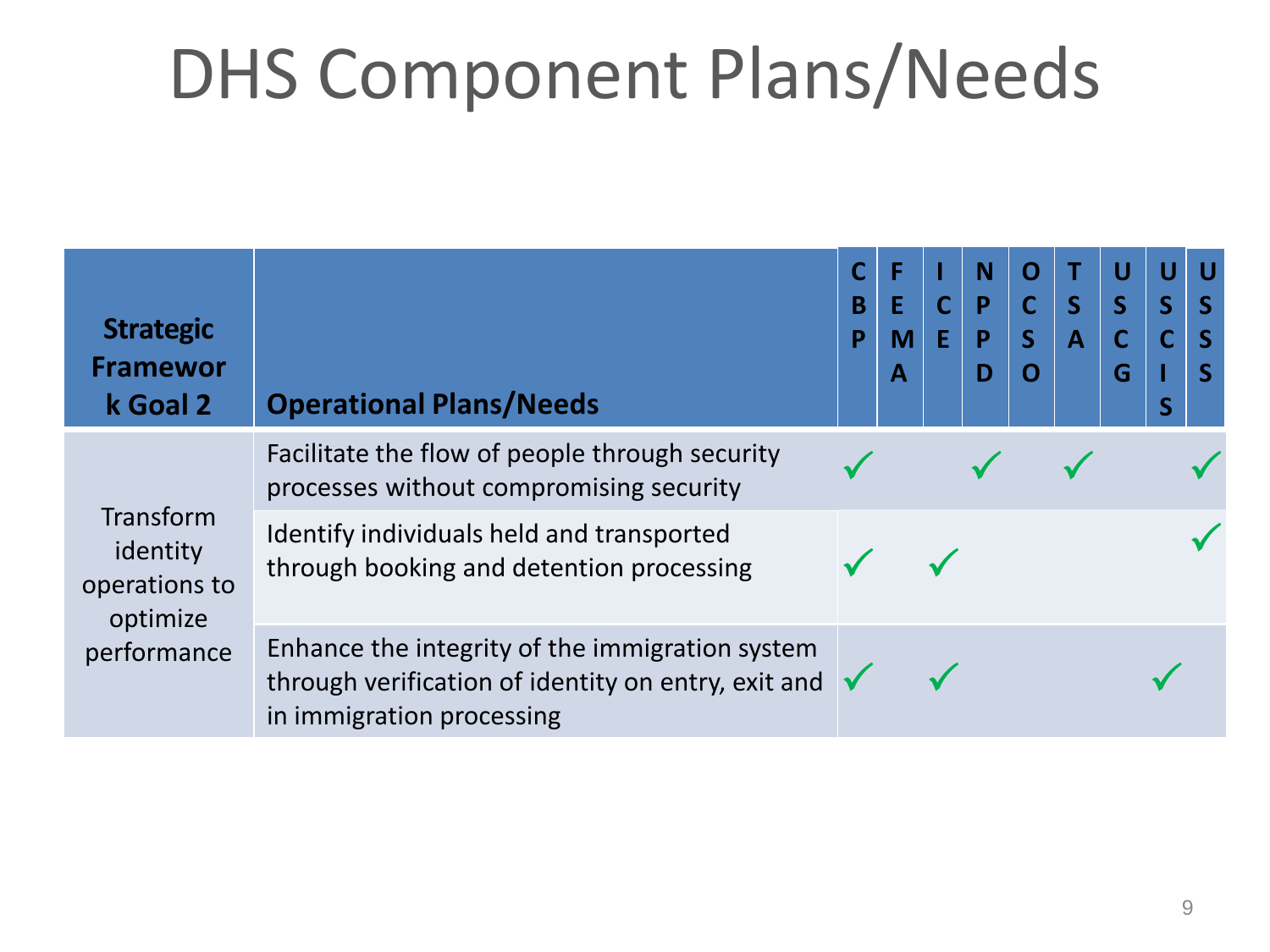## DHS Component Plans/Needs

| <b>Strategic</b><br><b>Framewor</b><br>k Goal 3                 | <b>Operational Plans/Needs</b>                                                             | С<br>B<br>P | E<br>M<br>A | $\mathsf{C}$<br>E | N<br>$\mathsf{P}$<br>P<br>D | O<br>$\mathbf C$<br>$\overline{\mathsf{S}}$<br>$\mathbf O$ | $\mathsf{S}$<br>$\mathbf{A}$ | U<br>$\mathsf{S}$<br>$\overline{C}$<br>G | U<br>$\overline{\mathsf{S}}$<br>$\overline{C}$<br>S | $\mathsf{S}$<br>$\mathsf{S}$<br>S |
|-----------------------------------------------------------------|--------------------------------------------------------------------------------------------|-------------|-------------|-------------------|-----------------------------|------------------------------------------------------------|------------------------------|------------------------------------------|-----------------------------------------------------|-----------------------------------|
| Refine<br>processes and<br>policies to<br>promote<br>innovation | Authority to implement new biometric solutions<br>as threats emerge                        |             |             |                   |                             |                                                            |                              |                                          |                                                     |                                   |
|                                                                 | Assessment of the privacy impact of proposed<br>solutions and mitigation of risks          |             |             |                   |                             |                                                            |                              |                                          |                                                     |                                   |
|                                                                 | Availability of industry as well as other<br>government solutions to meet capability needs |             |             |                   |                             |                                                            |                              |                                          |                                                     |                                   |
|                                                                 | Ability to quickly deploy solutions to the field<br>through sound acquisition strategies   |             |             |                   |                             |                                                            |                              |                                          |                                                     |                                   |
|                                                                 | Interoperability across solutions                                                          |             |             |                   |                             |                                                            |                              |                                          |                                                     |                                   |
|                                                                 | Knowledge management and information<br>sharing of lessons learned and best practices      |             |             |                   |                             |                                                            |                              |                                          |                                                     |                                   |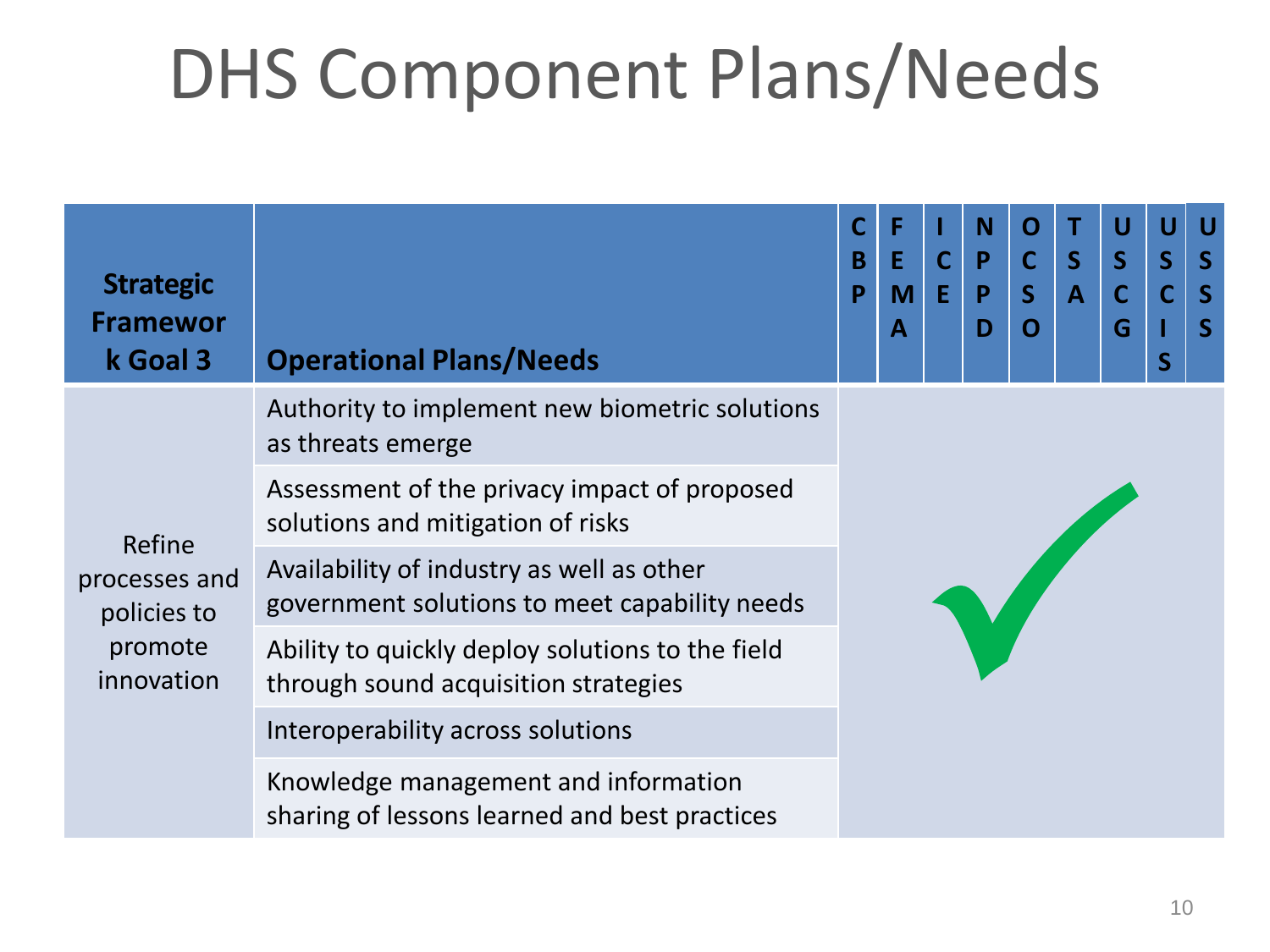# Planning Horizon – 2016 Roadmap

- • Beginning in October 2015, DHS will conduct a "Winter Study," focused on developing an enterprise-wide Biometrics Roadmap for DHS
- • The study is being led by DHS Policy and CBP, with coordination and input from each of the DHS office / component stakeholders
- • The study will incorporate existing plans with identified gaps to form a comprehensive roadmap
- • The study will include all biometric missions and identify tasks, desired outcomes and success measures for biometric collection, transmission, matching, storage, analysis and decision functions
- • The transformation of biometrics usage across DHS components and offices will strengthen the national security foundation through planned multi-year implementation of the DHS Biometrics Strategic Framework
- • The development and integration of biometric capabilities and services across the Department is critical to DHS's future operations.
- When completed, DHS will provide an update to industry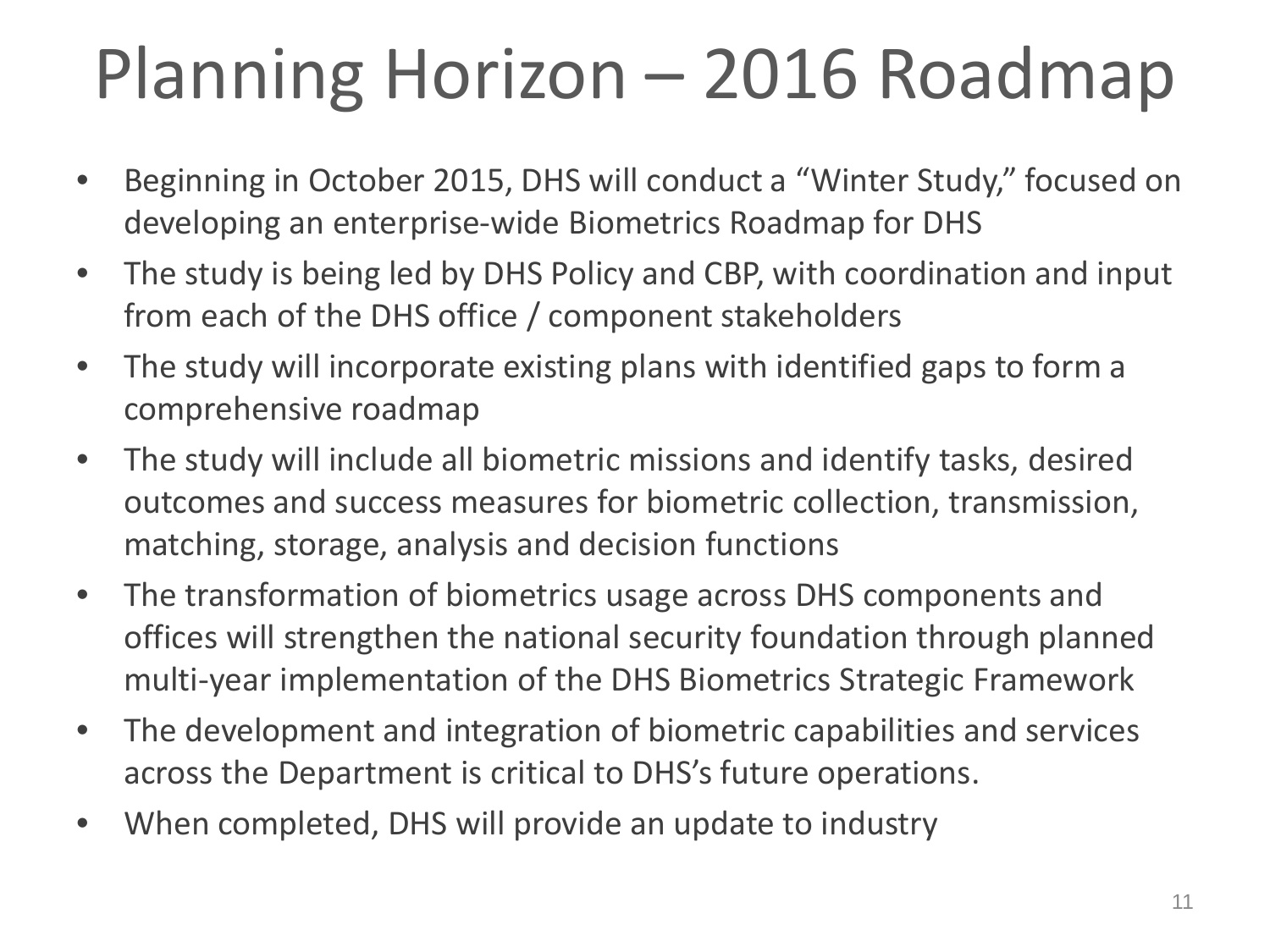### Future Screening and Vetting Portfolio Topics…

 important element of a broader suite of identity‐centric capabilities. The use of *biometric technology* complements associated capabilities, such as biographic screening and identity management, as an

 Within DHS, establishing, or verifying, an individual's identity through if services or privileges should be granted, or ascertain if an individual poses a threat to the public. biometrics *enables front line decision making* – whether to determine

 The JRC Information-Based Screening and Vetting Portfolio team is encouraged by industry's interest and hopes to expand the use of the webinar format to explore future topics, such as, common enrollment, and biographic vetting capabilities.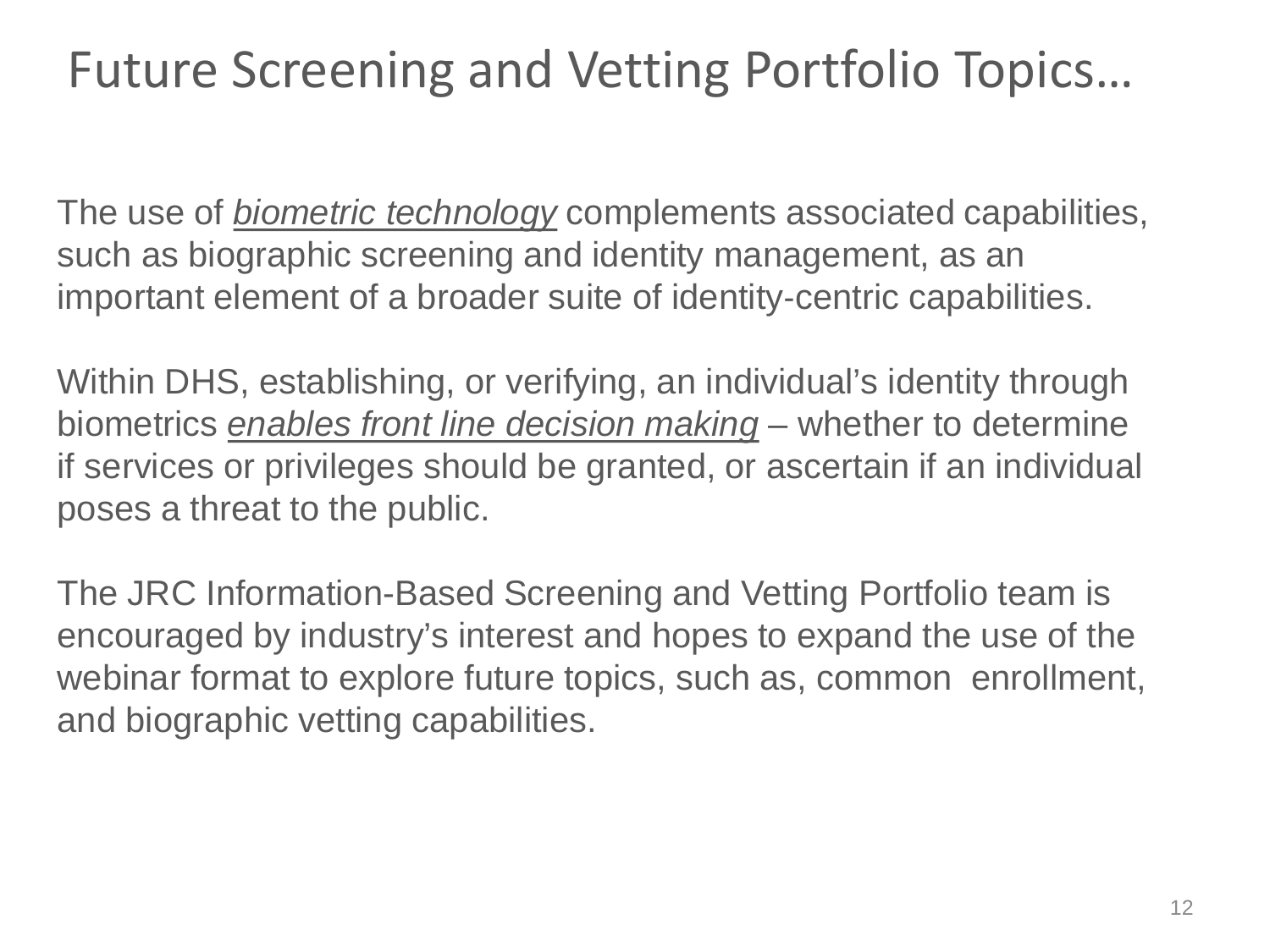